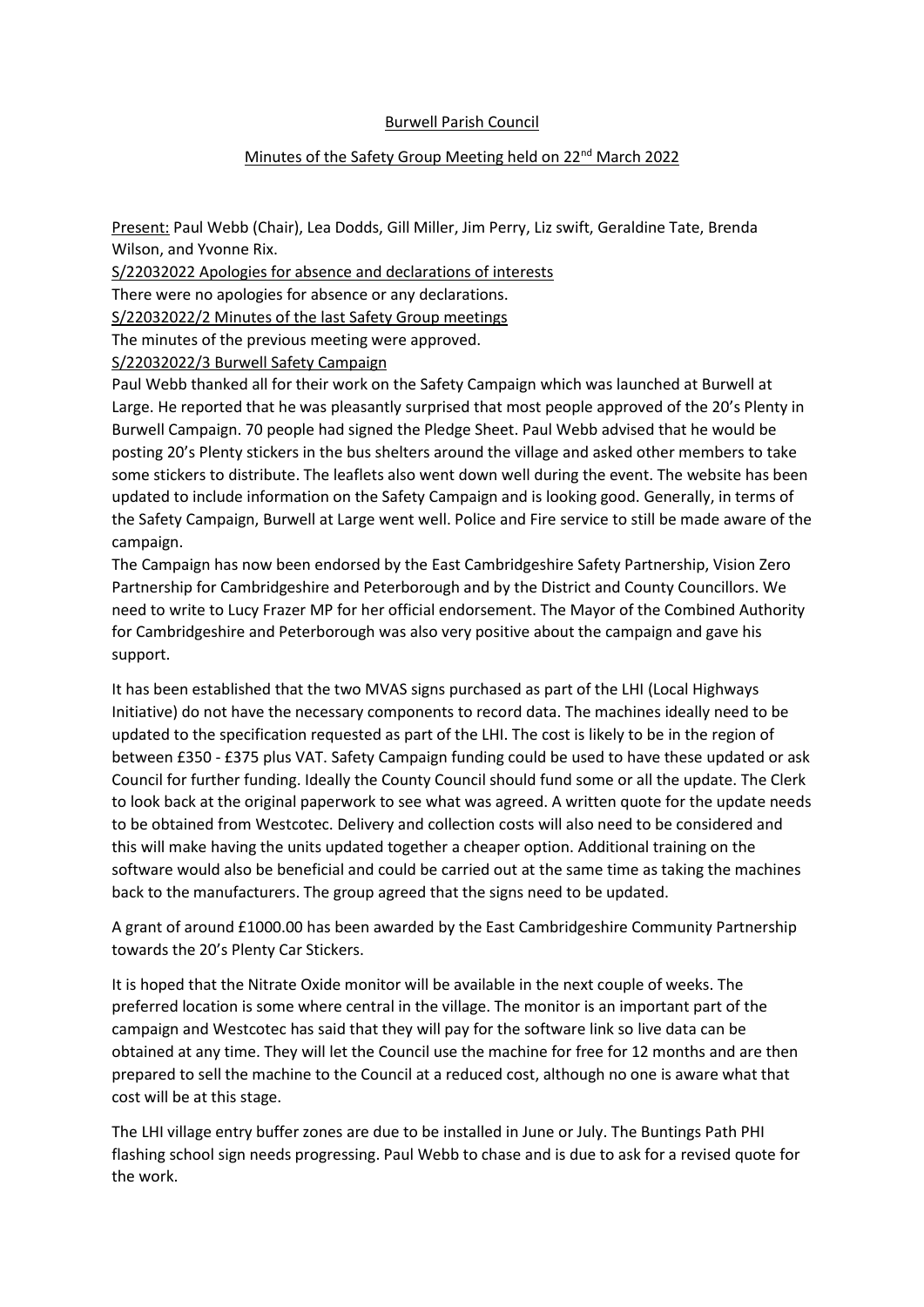Gill Miller reported that she has now had a meeting with the school, who seem very keen to be involved with the campaign. Years 5 and 6 will be doing the poster competition and younger years compiling a collage which will remain in school for the duration of the campaign. School assemblies are due to be arranged, which hopefully the Road Safety Officer from Cambridgeshire County Council will take part in. Dates for the assemblies have yet to be arranged. Options such as the school ambassador scheme and the walking to school campaign will be discussed for September. Donated prizes are being sort for the poster competition. Prizes to be awarded at the Carnival in June. BAFY are keen to be involved. Gill Miller to liaise with Tom Fell with the group's involvement. The winning posters are due to be laminated for use around the village. There was some concern shown that the poster competition was being targeted to two school years and not open to all children in the village.

A list of small and larger businesses to be compiled in readiness for the next meeting when a decision will be made on who will visit certain businesses. Business pledges (no monetary involvement) will be publicised on social media and on the Council's website. They can also have the 20's Plenty stickers for business vehicles and posters to help promote the campaign. Letters to be sent out during April. Regular updates of numbers pledging to be included on Facebook. Holders for leaflets to be considered for those businesses agreeing to have campaign leaflets available.

Lea Dodds asked if the Council had formerly approved the 20's Plenty Campaign for Burwell as advised by the 20's Plenty Campaign Group for Cambridgeshire. The Clerk to check if the Council has formerly approved the 20's Plenty Campaign for Burwell and if not add it to the agenda for the next Council meeting.

In house printing of leaflets makes it easier for content to be changed and updated.

Paul Webb reported that the Speedwatch teams are looking to hold 2 sessions per week from June for the duration of the Summer. Two people at Burwell at Large indicated that they would like to be involved with Speedwatch. However, some of the originals involved have now dropped out. The machine is currently in the Maintenance Officers store. Year 5 and 6 children from the school may be interested in observing and using some of the data from one of the sessions. Although there is an 18+ requirement for actual volunteers.

Paul Webb remained all that the next phase of the Safety Campaign will be Parking which will be launched at the Burwell Carnival in June. The schedule for the agreed input in Clunch to be looked at to see what is required by the  $1<sup>st</sup>$  May deadline.

Cycling, pedestrian and equestrian safety will be launched in September. Emma Graves-Brown (ECDC Eyes and Ears) is keen to be involved, with a possible village meeting later in the year.

## S/22032022/4 Community Emergency Plan

It was agreed that the Group would look at this in September when they had more time. ECDC has provided a template for a plan, but it is important to establish what arrangements have been made by the District and County Council first to ensure that there is no overlap.

## S/22032022 Any Other Business

Gill Miller suggested that the Parish Council should have overall responsibility for all the defibrillators in the village. It was confirmed that all units are now registered on circuit. It would be difficult for the Parish Council to have overall responsibility for all the machines for a number of reasons, but something could be included on the Councils website indicating where all the units are situated and contact details for them.